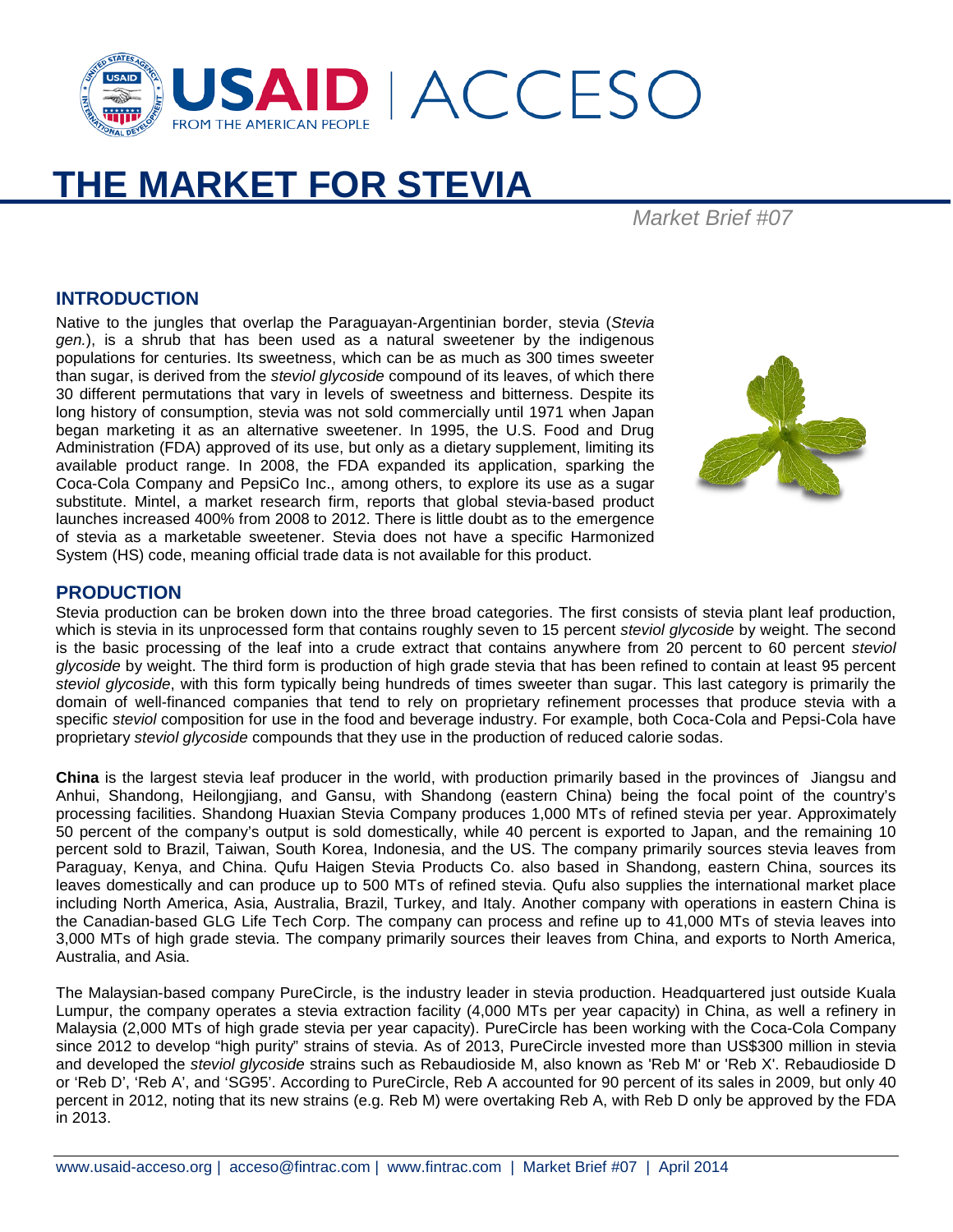

**Paraguay** is a noted stevia leaf producer and processor, averaging approximately 500 MTs of refined stevia per year. The company NL Stevia S.A. is Paraguay's largest stevia processor and has an output of approximately 100 MTs of refined *steviol glycoside* per year. The company states that 20 percent of production is certified organic. The company sources their leaves domestically.

The **US** is a small producer of stevia leaves, with production primarily taking place in California's Central San Joaquin Valley, Georgia and North Carolina. A large share of US production is shipped to China for extraction and then reexported back for sale or further processing. Within the US, stevia grows in similar climatic conditions and soil as tobacco, making the crop a decent substitute in years where the tobacco market performs poorly.

#### **MARKETS**

According to the US-based Stevia Corp, the global sweetener market averages approximately US\$80 billion annually, with sugar comprising the bulk (~82 percent) of sales. After sugar the largest share of the sweetener market is held by high fructose corn syrup (~9 percent of sales) and other high intensity sweeteners (~9 percent or approximately US\$8 billion), which includes stevia. According to a report from Food Chemical News, between 2012 and 2013, global stevia sales increased from 3,850 MTs to 4,100 MTs (or by six and a half percent), while equivalent values rose from US\$285 million to US\$304 million (also by six and a half percent). According to Zenith International, a UK-based food and drink consultancy, by 2016, sales are expected to reach 6,250 MTs with a value of US\$490 million, which is well above the six and a half percent growth rate seen over the 2012/2013 period. Overall, according the World Health Organization (WHO) global stevia consumption could eventually replace 20 percent to 30 percent of all dietary sweeteners.

In 2013, the Asian Pacific region was the largest buyer and comprised 34 percent (approximately US\$106.4 million) of global stevia sales. The North American region followed suit with 29 percent (~US\$91.2 million), while Latin America had 25 percent (~US\$76 million) of all sales. Although the smallest regional buyer at just 11 percent (~US\$33.4 million), Europe has perhaps the greatest growth



potential of any market. In 2011, Europe only accounted for four percent of all new global product launches containing stevia. By 2012, Europe accounted for 25 percent of all new stevia product launches, surpassing both North America (15 percent of new stevia products) and Latin America (9%). Additionally, Asia's share of new stevia product launches declined from 63 percent to 50 percent from 2011 to 2012. Europe's 2012 product launches were primarily in the nonalcoholic beverage segment (31 percent of all new products), snacks (26 percent of new products), and table-top products (16 percent).

Source: FoodChemical News, Dec 2013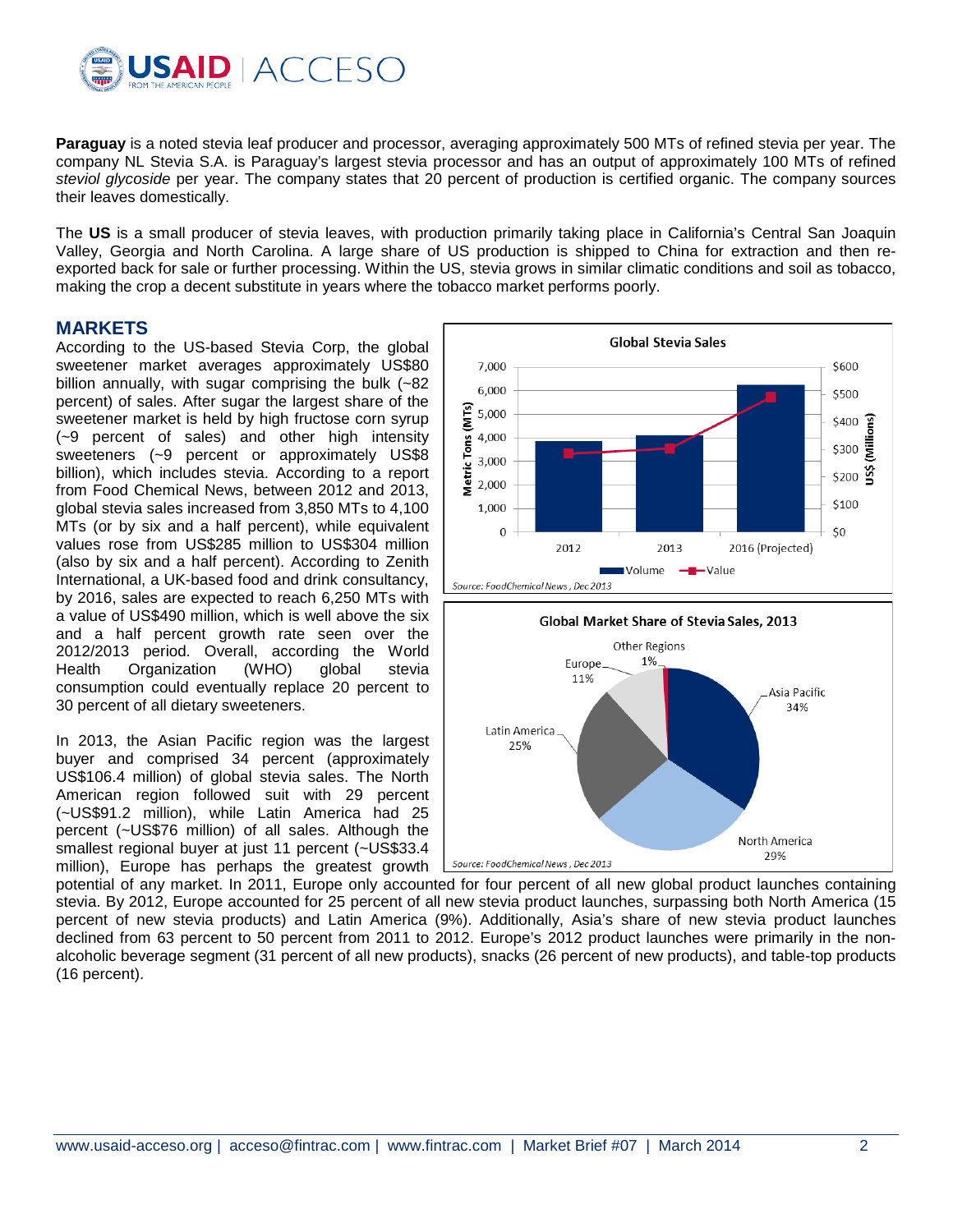

The primary reason behind Europe's emergence is that stevia was finally cleared for consumption in all EU-28 member states in November 2011. During 2012, stevia products were rapidly introduced with roughly 60 percent of new retail food products containing both sugar and stevia, while 40 percent contained only stevia. In 2013, growing pains began to show as American sweetener giant, Merisant (producer of Equal, Canderel, PureVia) removed its stevia-based PureVia product from store shelves in the United Kingdom over poor sales. However, the European market outlook remains optimistic. According to a Mintel report published in 2013, approximately 55 percent of German consumers, 47 percent of British consumers and 45 percent of French consumers stated they would be willing to try products made with alternative sweeteners such as stevia.

Despite recent gains made in Europe, the US remains a top destination market for stevia producers. According to the chairman of PureCircle, the US market accounted for approximately 40 percent of their stevia sales in 2012, with the majority used in the production of carbonated soft drinks (e.g. Coca-Cola). Additionally, in 2012, according the market research firm Nielsen, approximately 55 million U.S. households purchased stevia products, trailing only Splenda (e.g. sucralose) in the high intensity sweetener market share.

#### New Product Launches Containing Stevia, 2011 vs. 2012 11% 9% 15% 21% 4% 25% 63% 50% 2011 2012 **■ Asia** ■ Europe ■ North America ■ Latin America Source: Mintel



## **SEASONALITY**

On average, stevia leaves are harvested two to four times per year, usually prior to flowering in order to prevent *steviol glycoside* levels from dropping. In China, stevia is generally harvested three times a year in the areas south of the Yangtze River (e.g. southern China), twice along the Yellow River (e.g. central China), and only once in the colder northern regions of the country. Harvests generally occur in June, but vary according to local conditions. In Paraguay, the primary harvest periods are in September and January (combined 75 percent of output), with secondary harvests occurring in April and June. Processors tend to purchase stevia year-round with no discernable high or low trends.

## **PRICES**

 $\overline{a}$ 

Wholesale and retail stevia prices vary widely since it is an emerging crop with a wide range of varieties. In general, stevia is more expensive than artificial sweeteners such as aspartame, saccharin and sucralose. According to African export association, international prices for dried stevia leaves ranges from US\$2.00 to US\$4.00 per kg, while refined stevia (at least 97% *steviol glycoside* by weight) ranges from US\$100 to US\$150 per kg.

# **STANDARDS, LAWS AND REGULATIONS**

Dry stevia leaves are generally packaged in plastic lined cardboard boxes and sealed for further processing. Stevia extract is typically packaged in 20 kg boxes.

In 2008, the Joint FAO/WHO Expert Committee on Food Additives (JECFA<sup>[1](#page-2-0)</sup>) approved stevia for the use in food and beverages and established an Acceptable Daily Intake (ADI) of four milligrams per kg. As of 2014, stevia is accepted as a

<span id="page-2-0"></span><sup>&</sup>lt;sup>1</sup> FAO and JECFA: Steviol Glycosides[: http://www.fao.org/ag/agn/jecfa-additives/specs/monograph5/additive-442-m5.pdf](http://www.fao.org/ag/agn/jecfa-additives/specs/monograph5/additive-442-m5.pdf)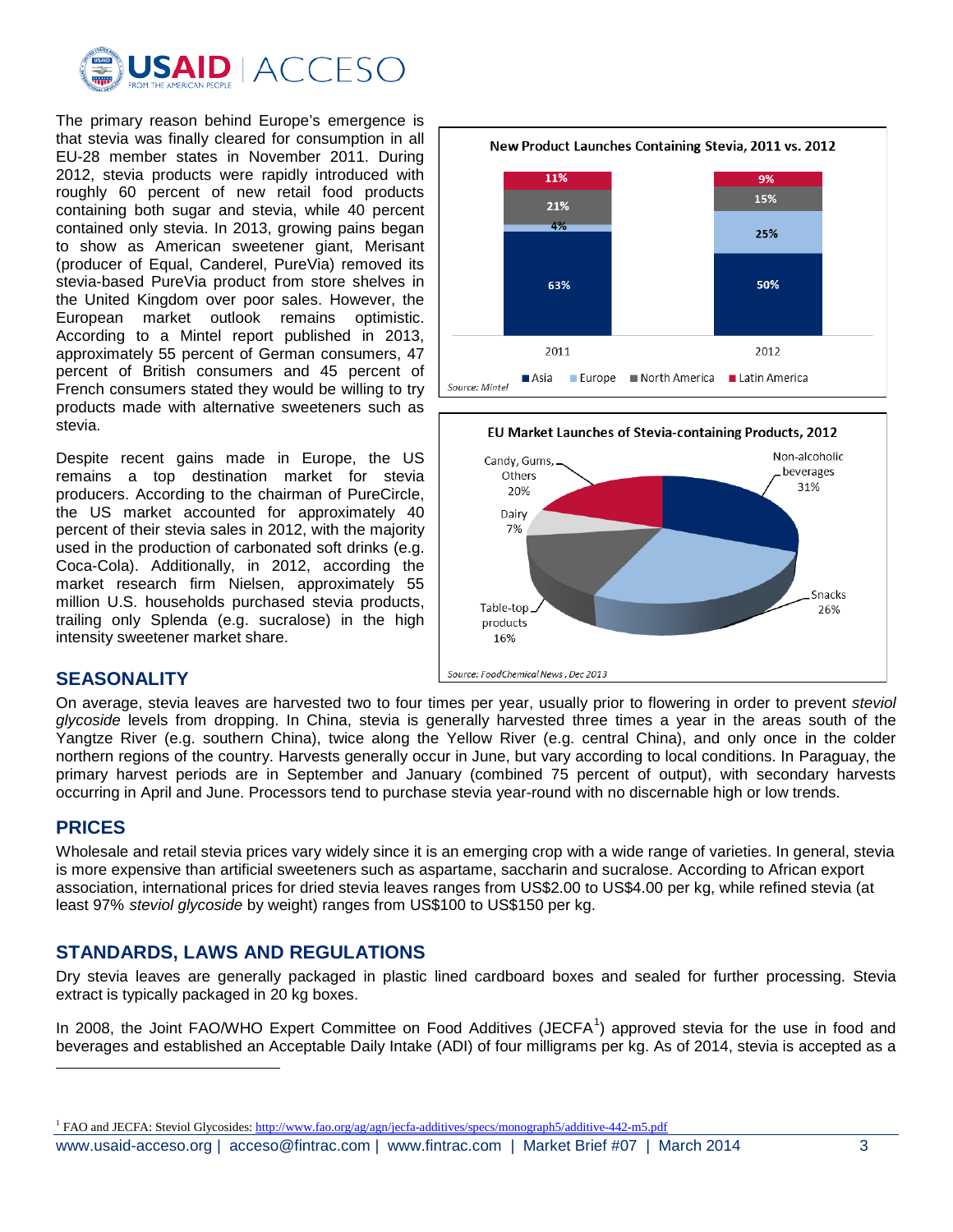

natural food ingredient in numerous countries including the USA, Japan, China, South Korea, Brazil, Australia, Russia, and the EU.

## **OUTLOOK**

As an emerging market, there is room for new entrants who can produce quality leaves for use by the processing sector, which is primarily based in East Asia. Although China and Paraguay are the top stevia leaf producers, other countries such as Bolivia, Kenya, and US (e.g. California, Kentucky, and North Carolina) have expanded production in hopes of taking advantage of newly opened markets, particularly the EU. Although the majority of world now allows the sale of stevia as a permissible food ingredient, future demand is difficult to predict due to the experimental and proprietary nature of processed stevia. For instance, in 2010, Mintel expected the stevia market to reach US\$2 billion by the end of 2011 (with US accounting for US\$1 billion), however stevia sales only managed to reach US\$304 million by 2013. Major food and beverage producers are still formulating ways to utilize and integrate stevia into their products. However, it is becoming clearer, owing to stevia's "bitter licorice aftertaste", that it will primarily be used in conjunction with sugar and other additives, as opposed to replacing sugar entirely.

Both PepsiCo and Coca Cola Company have invested heavily in the development of high purity strains of *steviol glycoside* in hopes of producing a standardized ingredient that can used in the mass production of its carbonated beverages. To make matters difficult, stevia production suffers from a lack of uniformity, with plants having varying sweetness levels and bitterness based on various *steviol glycoside* compounds that are present in each plant. According to industry sources, South America produces the highest quality leaves that have a content percentage of 12 to 13 percent by weight. In China, its leaves typically only have 5 to 6 percent *steviol* by weight. Honduras should strive to produce a uniform product that consistently contains at least 8 to 10 percent *steviol glycosides*. In order to adequately compete and secure a contract with major buyers, producers must demonstrate that they are able to produce a relatively standardized crop on a large scale. Of critical importance for producers is the percentage by weight of *steviol glycosides*. Honduras could be a niche supplier to buyers who export or re-export the leaves (after initial extraction) for processing abroad.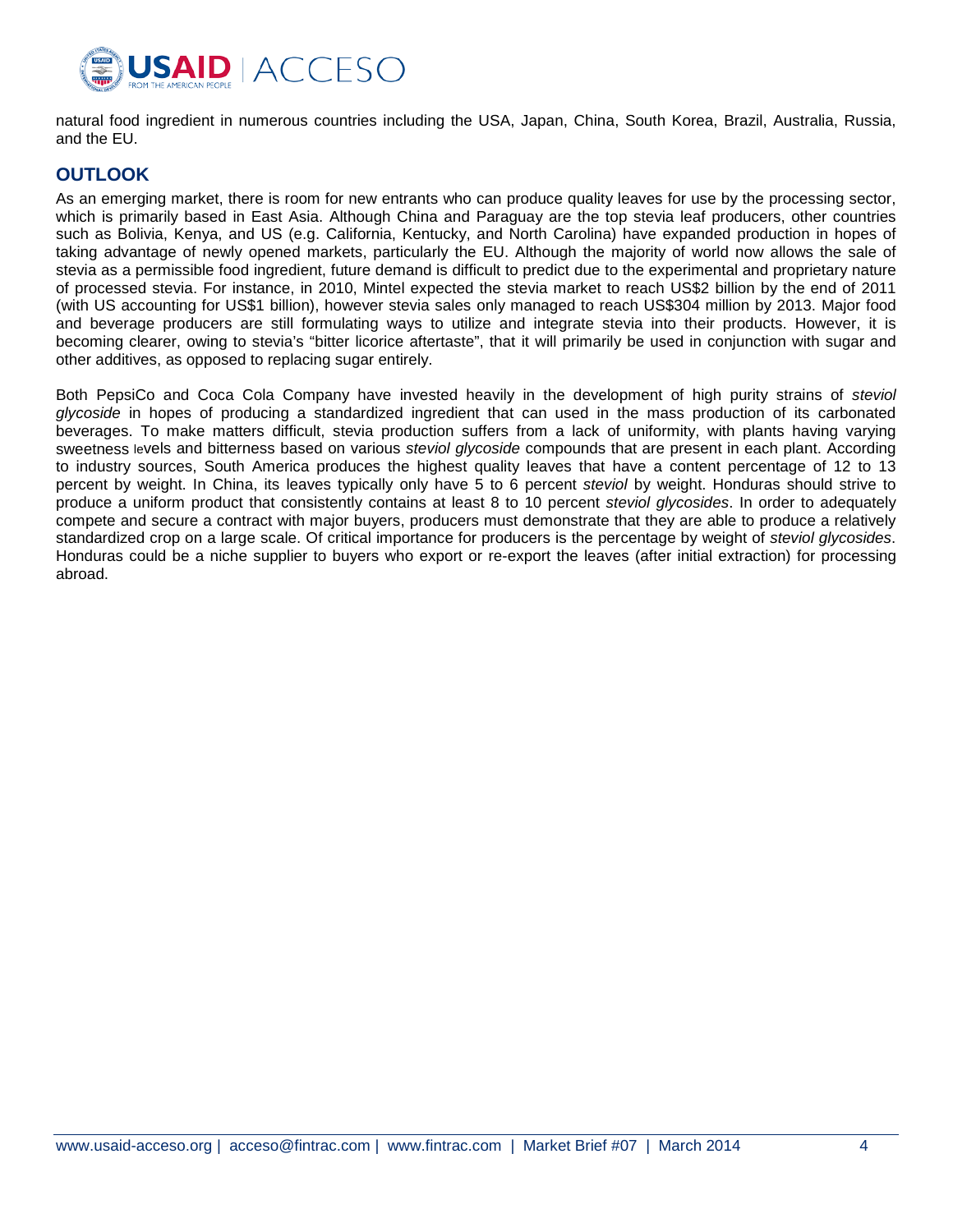

## **REFERENCES**

- 1. "Ready to Reach Mass Market, Natural Sweeteners like Stevia Offer Consumers the Chance to Have Their Cake and Eat It Too" Rodman Media, Nutraceuticals World; January 2010 [http://www.nutraceuticalsworld.com/issues/2010-01/view\\_features/-lsquo-natural-rsquo-sweeteners-the-reb-a-factor/](http://www.nutraceuticalsworld.com/issues/2010-01/view_features/-lsquo-natural-rsquo-sweeteners-the-reb-a-factor/)
- 2. "Stevia" UK Cooperative Extension Service, University of Kentucky, College of Agriculture; February 2010 <http://www.uky.edu/Ag/CCD/introsheets/stevia.pdf>
- 3. "Stevia-Containing Beverages No Longer Have a Bitter Aftertaste" Euromonitor International; December 2011 <http://blog.euromonitor.com/2011/12/stevia-containing-beverages-no-longer-have-a-bitter-aftertaste-.html>
- 4. "Natural Sweetener Producer Expands U.S. Stevia Crop Production to Southeast" Georgia Department of Agriculture; 2012 <http://agr.georgia.gov/natural-sweetener-producer-expands-us-stevia-crop-production-to-southeast.aspx>
- 5. "Stevia Sweetens up Europe: Europe Now Accounts for a Quarter of Global Product Launches Containing Stevia" Mintel, Food & Drink; May 2013

[http://www.mintel.com/press-centre/food-and-drink/stevia-sweetens-up-europe-europe-now-accounts-for-a-quarter-of](http://www.mintel.com/press-centre/food-and-drink/stevia-sweetens-up-europe-europe-now-accounts-for-a-quarter-of-global-product-launches-containing-stevia)[global-product-launches-containing-stevia](http://www.mintel.com/press-centre/food-and-drink/stevia-sweetens-up-europe-europe-now-accounts-for-a-quarter-of-global-product-launches-containing-stevia)

- 6. "Growers Dump Tobacco for Stevia See \$58 Billion Market" Bloomberg; September 2013 <http://www.bloomberg.com/news/2013-09-24/growers-dump-tobacco-for-stevia-see-58-billion-market.html>
- 7. "Market for Alternative Sweeteners to Expand to \$14 billion by 2018" ISJ; October 2013 <http://www.agra-net.com/portal2/fcn/home.jsp?template=newsarticle&artid=20018077793&pubid=ag043>
- 8. "Global Stevia Market Passes \$300 Million" Rodman Media, Nutraceuticals World; October 2013 [http://www.nutraceuticalsworld.com/contents/view\\_breaking-news/2013-10-23/global-stevia-market-passes-300-million/](http://www.nutraceuticalsworld.com/contents/view_breaking-news/2013-10-23/global-stevia-market-passes-300-million/)
- 9. "Stevia Product Launches Surge in EU" Food Chemical News; December 2013 <http://www.agra-net.com/portal2/fcn/home.jsp?template=newsarticle&artid=20018086676&pubid=ag096>
- 10. "EU Stevia Approval Sparks New product Launches" Food Chemical New; December 2013 <http://www.agra-net.com/portal2/fcn/home.jsp?template=newsarticle&artid=20018086868&pubid=ag005>
- 11. "Stevia Seen Taking 25% of Sugar Market by 2050" F.O. Licht's International Sugar & Sweetener Report; December 2013 <http://www.agra-net.com/portal2/fcn/home.jsp?template=pubarticle&artid=1374507836607&pubid=ag044>
- 12. "The Quest for a Natural Sugar Substitute" New York Times; January 2014 http://www.nytimes.com/2014/01/05/magazine/the-quest-for-a-natural-sugar-substitute.html? r=1
- 13. "Will Artificial Sweeteners Help or Hurt Cola Companies?" Euromonitor International; January 2014 <http://blog.euromonitor.com/2014/01/will-artificial-sweeteners-help-or-hurt-cola-companies-.html>
- 14. "Outbreak of Peace in the Sweetener World" CABI Crop Compendium; January 2014 [http://cabiblog.typepad.com/hand\\_picked/2014/01/outbreak-of-peace-in-the-sweetener](http://cabiblog.typepad.com/hand_picked/2014/01/outbreak-of-peace-in-the-sweetener-world.html?utm_source=feedburner&utm_medium=feed&utm_campaign=Feed%3A+HandPickedAndCarefullySorted+%28CABI+%7C+hand+picked...+and+carefully+sorted%29)[world.html?utm\\_source=feedburner&utm\\_medium=feed&utm\\_campaign=Feed%3A+HandPickedAndCarefullySorted+%28CABI](http://cabiblog.typepad.com/hand_picked/2014/01/outbreak-of-peace-in-the-sweetener-world.html?utm_source=feedburner&utm_medium=feed&utm_campaign=Feed%3A+HandPickedAndCarefullySorted+%28CABI+%7C+hand+picked...+and+carefully+sorted%29) [+%7C+hand+picked...+and+carefully+sorted%29](http://cabiblog.typepad.com/hand_picked/2014/01/outbreak-of-peace-in-the-sweetener-world.html?utm_source=feedburner&utm_medium=feed&utm_campaign=Feed%3A+HandPickedAndCarefullySorted+%28CABI+%7C+hand+picked...+and+carefully+sorted%29)
- 15. "Stevia Products Forecast to Flourish" Rodman Media, Nutraceuticals World; January 2014 [http://www.nutraceuticalsworld.com/contents/view\\_breaking-news/2014-01-14/stevia-products-forecast-to-flourish/](http://www.nutraceuticalsworld.com/contents/view_breaking-news/2014-01-14/stevia-products-forecast-to-flourish/)
- 16. "Cargill's Truvia® Natural Sweetener Takes a Forward-thinking Approach to Stevia Production" Cargill.com; Accessed March 2014 <http://www.cargill.com/connections/growing-stevia-responsiblg/index.jsp>
- 17. "Market Size" Stevia Corporation; Accessed March 2014 <http://www.stevia.co/opportunity/market-size>
- 18. "Stevia from Paraguay" USAID [http://pdf.usaid.gov/pdf\\_docs/PNADB003.pdf](http://pdf.usaid.gov/pdf_docs/PNADB003.pdf)